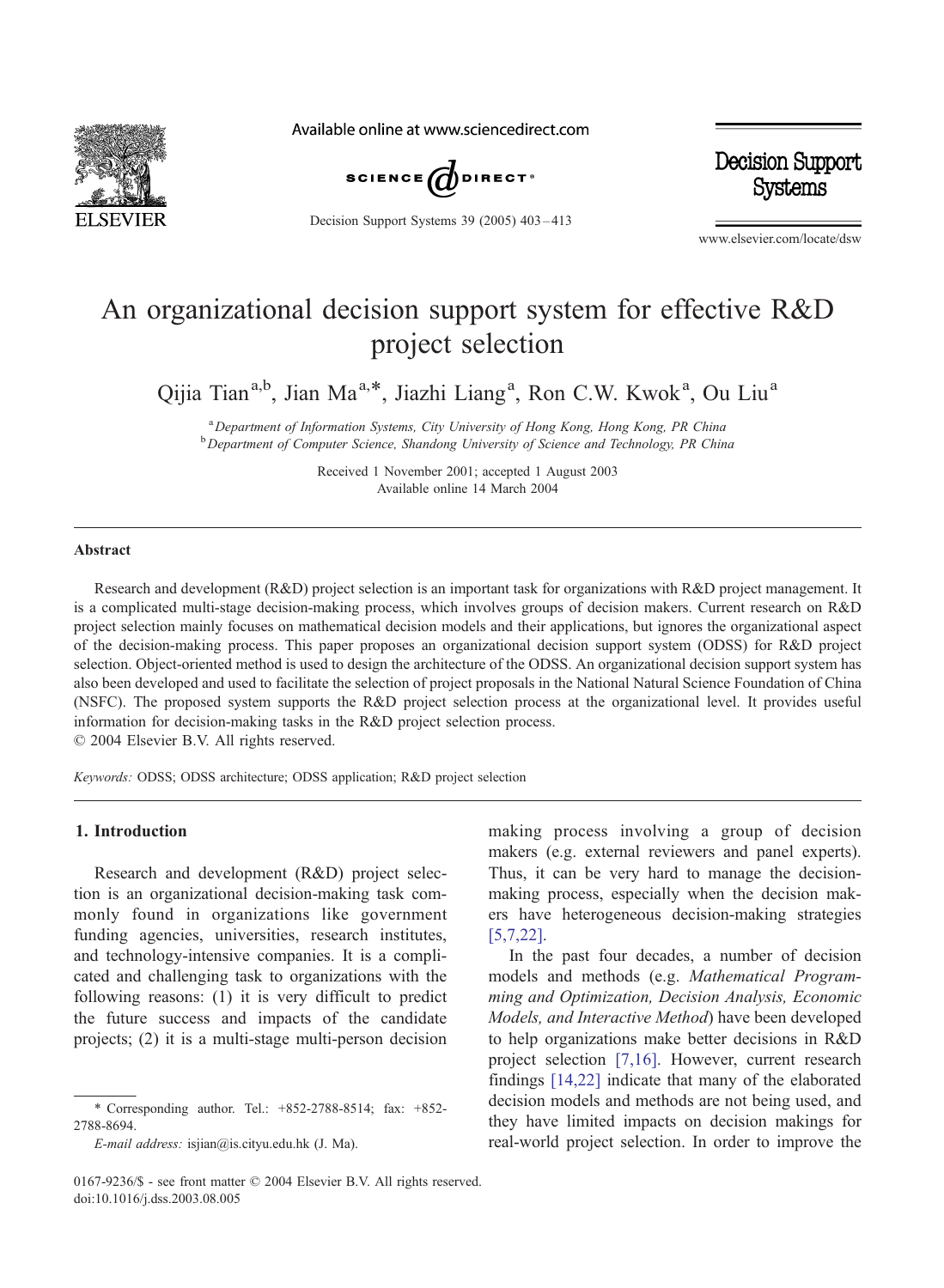usability of decision models and methods in real application, decision support systems (DSSs) have been proposed and developed, which integrate decision models and methods with computer-based supports together [\[5,10,13,14,24\].](#page--1-0) Although some of the proposed DSSs are useful, they use decision models and methods for specific tasks and fail to support the whole decision-making processes at the organization level. Since the R&D project selection process typically involves multiple decision makers in different organizational units, an organizational decision support system (ODSS) is more appropriate for R&D project selection tasks.

ODSS is an integrated decision support tool with focus on the organization-wide issues rather than individual, group, or departmental issues [\[4,6,18\].](#page--1-0) It supports organizational decision activities by integrating model base with database and user interfaces over the communication networks. ODSS is different from the traditional DSS in aspects such as goal, scope, users, technology components, and implementation methodologies [\[11,12\].](#page--1-0)

ODSS combines computer and communication technologies to coordinate decision-making activities across functional areas and hierarchical layers [\[20,28\].](#page--1-0) ODSS architectures have been proposed to support distributed decision-making tasks with access controls over the organization [\[8,17,25\].](#page--1-0) ODSSs have been applied in the telecommunication organizations [\[11\],](#page--1-0) the military [\[3\],](#page--1-0) the governments [\[23\],](#page--1-0) and other organizations [\[2,19,21\];](#page--1-0) however, few research can be found in ODSS for R&D project selection. This paper attempts to present the development of an ODSS for the selection of R&D projects at the National Natural Science Foundation of China (NSFC).

Section 2 of this paper describes the research background. Section 3 proposes an ODSS architecture for R&D project selection. Section 4 reports the application of the proposed ODSS in NSFC. A summary of the contribution and lessons learned can be found in the last section.

### 2. Research background

NSFC ([http://www.nsfc.gov.cn\)](http://www.nsfc.gov.cn) is the largest government funding agency in China with a primary aim to promote basic and applied research. Supported by the Chinese government, NSFC's annual budget has been dramatically increased from RMB 80 million in 1986 to over RMB 1,290 million in 2000. Up to 1999, it has provided funding support for more than 51,500 projects.

There are seven scientific departments, four bureaus, one general office and three associated units in NSFC. The scientific departments are responsible for the selection and management of the projects, while the bureaus, general office and associated units are mainly responsible for policy making, administration and other related affairs.

One of the major tasks of NSFC is to select and fund R&D projects with great potential of scientific

| Table 1 |  |  |                                                       |  |
|---------|--|--|-------------------------------------------------------|--|
|         |  |  | Major decision tasks in R&D project selection process |  |

|                | No. Decision<br>task                  | Decision makers                                                                                                            | Responsibilities                                                                                                                                                  |
|----------------|---------------------------------------|----------------------------------------------------------------------------------------------------------------------------|-------------------------------------------------------------------------------------------------------------------------------------------------------------------|
| $\mathbf{1}$   | Proposal<br>submission                | 1. Division as well as<br>department<br>2. Applicants<br>3. Research office<br>coordinators of the<br>applicant institutes | 1. Validate the content of<br>proposals<br>managers of NSFC 2. Ensure the applicants<br>and the proposal meet<br>the application<br>requirements                  |
| $\overline{2}$ | Selection<br>of external<br>reviewers | 1. Division managers                                                                                                       | 1. Assign external<br>reviewers to proposals<br>2. Transfer proposals to<br>appropriate divisions                                                                 |
| 3              | Peer review                           | 1. Division managers<br>2. External reviewers                                                                              | 1. Evaluate proposals by<br>external reviewers<br>2. Validate the content of<br>review results<br>3. Coordinate the<br>evaluation process by<br>division managers |
| 4              | of review<br>results                  | Aggregation 1. Division managers                                                                                           | 1. Aggregate the external<br>review results<br>2. Recommend<br>proposals for panel<br>evaluation                                                                  |
| 5              | Panel<br>evaluation                   | 1. Department and<br>division managers<br>2. Panel experts                                                                 | 1. Make decisions for<br>margin proposals<br>2. Suggest a list of<br>funded projects                                                                              |
| 6              | Final<br>decision                     | 1. Top managers<br>2. Department<br>managers                                                                               | 1. Confirm the final<br>recommendation list<br>2. Treat exceptional<br>cases                                                                                      |